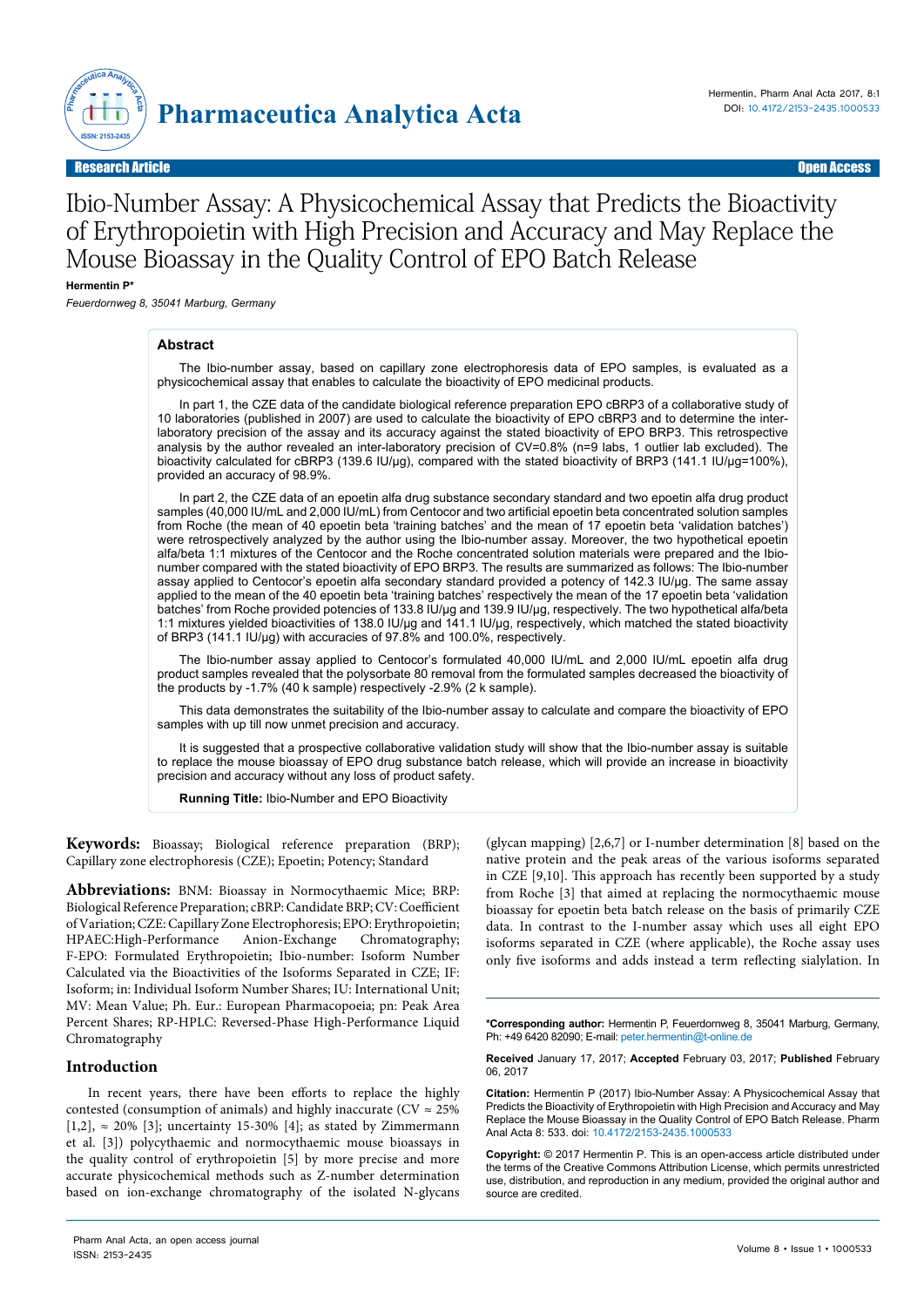the meanwhile, Roche's physicochemical assay has been accepted for epoetin beta drug substance batch release in Europe [11].

The aim of this retrospective analysis by the author of the CZE data of

- i. EPO cBRP3 of a collaborative study of 10 laboratories published in 2007 [12]
- ii. An epoetin alfa drug substance secondary standard from Centocor [13]
- iii. Two artificial epoetin beta drug substance batches from Roche, hypothetically constructed from 40 epoetin beta 'training batches' and 17 epoetin beta 'validation batches' [3]
- iv. Two hypothetical epoetin alfa/beta 1:1 mixtures

was to show that the Ibio-number assay is suitable to assess the bioactivity of EPO samples with high precision and accuracy and may thus be a candidate physicochemical assay to replace the mouse bioassay in the quality control of EPO batch release.

## **Materials and Methods**

## **Materials**

EPO cBRP3 was as described in a collaborative study published in 2007 [12], and the CZE data were taken from this study. EPO cBRP3 consisted in "a 50:50 (weight/weight) blending of 2 erythropoietin preparations corresponding to products currently available on the European market (erythropoietin-alfa and erythropoietin-beta) with "a potency of 35,280 IU/vial " [12], i.e., 141,120 IU/mg or 141.1 IU/µg, used throughout herein.

Epoetin alfa secondary standard was from Centocor as described elsewhere [13], and the CZE data were taken from this study. Briefly, the epoetin alfa sample from Centocor consisted in epoetin alfa obtained from Johnson & Johnson Ortho Biotec and was used to prepare a secondary standard that has been calibrated against EPO BRP1 [13].

Epoetin alfa drug product samples formulated with polysorbate 80 to contain 2,000 (2 k) and 40,000 (40 k) International Units, equivalent to 16.8 µg/mL and 336.0 µg/mL epoetin alfa, respectively, were likewise as described [13]. The CZE data of these drug product samples measured after polysorbate 80 removals were again taken from this Centocor study.

Two artificial epoetin beta materials were hypothetically constructed from epoetin beta concentrated solution batches from Roche, "derived from several variants of a well-defined manufacturing procedure which is tightly controlled within defined limits" [3]: i) A pool of 40 epoetin beta 'training batches' and ii) A pool of 17 epoetin beta 'validation batches'. The CZE data published by Roche were those of the 40 epoetin beta training batches. Noteworthy, in these 40 epoetin beta training batches "batches were also included with markedly low biological potencies" [3], whereas the specific activities of the 17 validation batches, determined in normocythaemic mice, were of the medium range of Roche's well established NeoRecormon® production.

Two hypothetical epoetin alfa/beta 1:1 mixtures were constructed from Centocor's epoetin alfa secondary standard [13] and i) The mean of Roche's 40 epoetin beta training batches respectively ii) The mean of Roche's 17 epoetin beta validation batches [3].

## **Methods**

The Ibio-numbers were calculated as earlier described, however the Ibio-number has then not been termed as such [9,10]. Thus, the

overall Ibio-number of an EPO sample is the sum of the products of the individual CZE peak area percent shares (pn) and isoform factors Fi corresponding with the respective isoform bioactivities [9,10] (Formula 1):

Ibio=p1  $\times$  F1 + p2  $\times$  F2 + p3  $\times$  F3 + p4  $\times$  F4 + p5  $\times$  F5 + p6  $\times$  F6 +  $p7 \times F7 + p8 \times F8$  (Formula 1)

For epoetin alfa and epoetin beta, the factors Fi were derived from the bioactivities of the individual isoforms as published by Amgen for epoetin alfa [14] (providing Ibio\_A) (Table 1a) respectively Roche for epoetin beta [15] (providing Ibio\_R) (Table 1b). As the isoform bioactivities were published as "units/mg erythropoietin polypetide" [14] respectively "IU/mg protein" [15], the 'primary' Ibio-numbers were "multiplied by the factor 0.60 polypetide/mg erythropoietin glycoprotein to give specific activities expressed as units/mg erythropoietin glycoprotein" [14] respectively the 'final' Ibio-numbers.

Isoforms 1-8 (where applicable) were used for Ibio-number calculation.

The Ibio-number of cBRP3 (Ibio\_cBRP3) was retrospectively calculated by the author according to Formula 1 from the CZE data given in the collaborative study published in 2007 [12]. The final Ibionumber for cBRP3 was the arithmetic mean of Ibio\_A and Ibio\_R (Table 1). This final Ibio-number ("mean of means") of cBRP3 was used to assess the inter-laboratory precision of the assay (n=9 labs) and the accuracy against the stated bioactivity of BRP3 (141.1 IU/µg) set 100%.

Note: Outliers according to Grubbs [16] respectively Dixon [17], as retrospectively identified by the author in the collaborative study [12] upon Ibio-number calculation, are specified in footnotes to Table 1 and disregarded in the current study.

The Ibio-number of Centocor's epoetin alfa secondary standard (Ibio\_α) was retrospectively calculated by the author from the CZE data published by Centocor [13] according to Formula 1, using the isoform bioactivities communicated by Amgen for epoetin alfa [14]. The Ibio-numbers of Centocor's formulated epoetin alfa 40k (Ibio\_α\_40k) respectively 2k (Ibio\_α\_2k) drug product samples were again based on the CZE data published by Centocor [13] and calculated alike.

The mean Ibio-number of Roche's 40 epoetin beta training batches (Ibio\_ß\_40tr) was calculated from the mean CZE data published by Roche [3] according to Formula 1, using the isoform bioactivities communicated by Roche for epoetin beta [15]. Thus, the average values of isoforms 1-8 of these 40 epoetin beta training batches were regarded as the isoform values of an artificial epoetin beta concentrated solution pool material.

Note: Compared with the Roche paper [3], the isoforms are numbered in reverse order in this paper, which uses the order of the Ph. Eur. monograph (Figure 1) [5].

The mean Ibio-number of Roche's 17 epoetin beta validation batches (Ibio ß 17val) was calculated via Ibio ß 40tr (133.8 IU/ $\mu$ g), BNM\_40tr (196 "IU/µg" [3]) and BNM\_17val (205 "IU/µg"), as shown in Formula 2.

Ibio\_ß\_17val=BNM\_17val/BNM\_40tr \* Ibio\_ß\_40tr (Formula 2)

The Ibio-numbers of the two hypothetical epoetin alfa/beta 1:1 mixtures (Ibio\_α/ß\_40tr and Ibio\_α/ß\_17val) were calculated as the arithmetic mean of Ibio\_α and Ibio\_ß\_40tr respectively Ibio\_α and Ibio\_ß\_17val (Formula 3).

Ibio\_α/ß=(Ibio\_α + Ibio\_ß)/2 (Formula 3)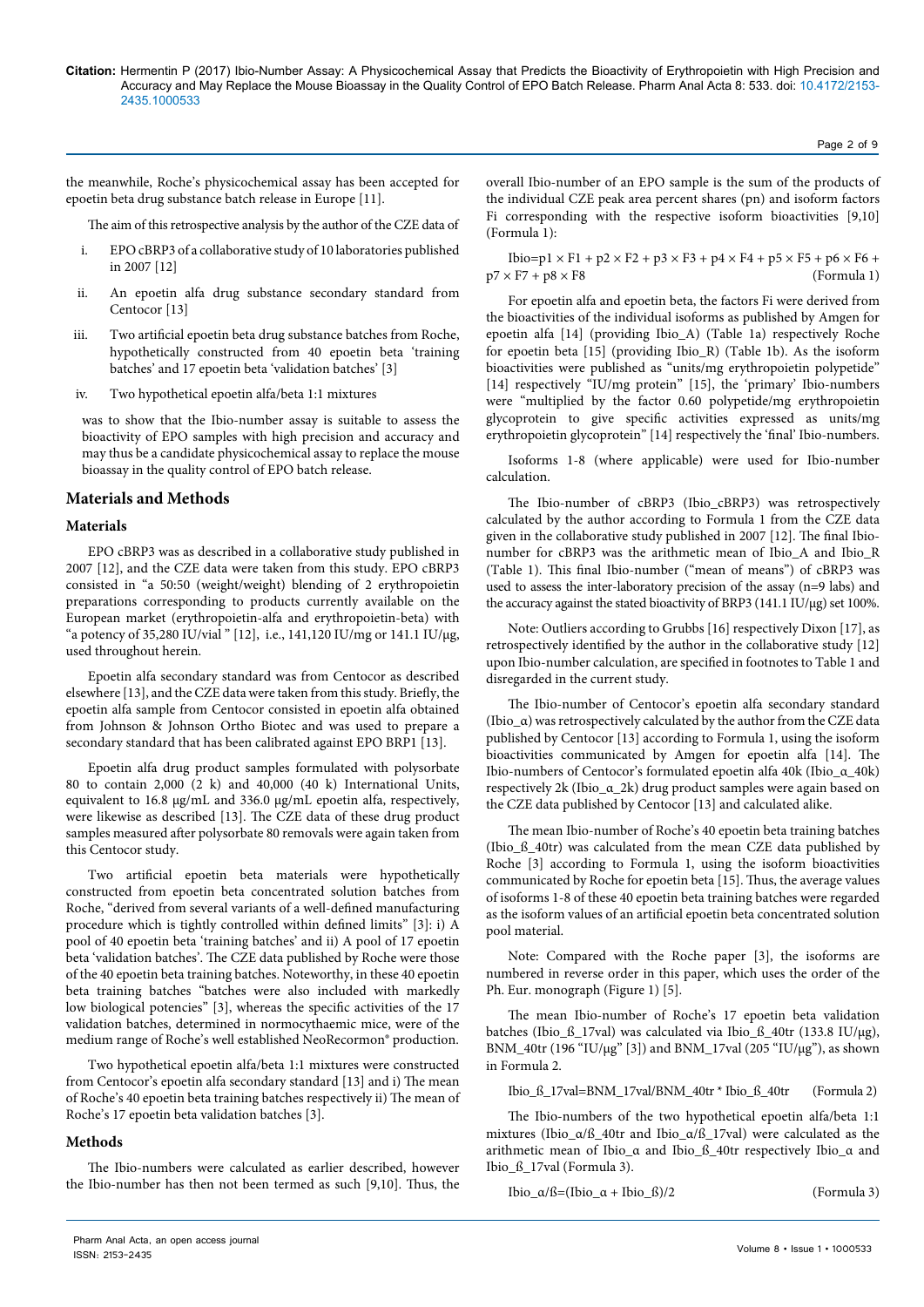#### Page 3 of 9

| Peak No.       | Amgen<br>$IU/\mu q$<br>poly-<br>peptide |        | Lab <sub>1</sub> |           |          | Lab <sub>2</sub> | Lab <sub>3</sub> |       |       | Lab 4 |         | Lab <sub>6</sub> | Lab <sub>7</sub> |         | Lab <sub>9</sub> |       | Lab <sub>13</sub> |       |       | Lab <sub>15</sub> | Lab 16 |               |
|----------------|-----------------------------------------|--------|------------------|-----------|----------|------------------|------------------|-------|-------|-------|---------|------------------|------------------|---------|------------------|-------|-------------------|-------|-------|-------------------|--------|---------------|
|                |                                         | Factor | $P_n$            | $I_n$     | $P_n$    | $I_n$            | $P_{n}$          | $I_n$ | $P_n$ | $I_n$ | $P_{n}$ | $I_n$            | $P_n$            | $I_{n}$ | $p_{n}$          | $I_n$ | $P_{n}$           | $I_n$ | $P_n$ | $I_n$             | $P_n$  | $\frac{1}{n}$ |
| 1              | 50.3                                    | 0.50   | 0.2              | 0.1       | 0.6      | 0.3              | 0.4              | 0.2   | 0.0   | 0.0   | 0.4     | 0.2              | 0.0              | 0.0     | 0.5              | 0.3   | 0.0               | 0.0   | 0.7   | 0.4               | 0.6    | 0.3           |
| $\overline{2}$ | 70.6                                    | 0.71   | 1.7              | 1.2       | 1.6      | 1.1              | 2.4              | 1.7   | 0.7   | 0.5   | 1.5     | 1.1              | 1.0              | 0.7     | 1.6              | 1.1   | 1.6               | 1.1   | 2.0   | 1.4               | 1.2    | 0.8           |
| 3              | 96.6                                    | 0.97   | 5.5              | 5.3       | 5.3      | 5.1              | 5.3              | 5.1   | 3.4   | 3.3   | 5.5     | 5.3              | 4.7              | 4.5     | 5.4              | 5.2   | 5.9               | 5.7   | 5.7   | 5.5               | 5.5    | 5.3           |
| 4              | 170.3                                   | 1.70   | 18.3             | 31.2      | 17.2     | 29.3             | 18.3             | 31.2  | 15.1  | 25.7  | 18.0    | 30.7             | 17.8             | 30.3    | 18.2             | 31.0  | 18.1              | 30.8  | 18.6  | 31.7              | 17.5   | 29.8          |
| 5              | 255.8                                   | 2.56   | 27.8             | 71.1      | 27.1     | 69.3             | 27.7             | 70.9  | 27.6  | 70.6  | 27.5    | 70.3             | 28.1             | 71.9    | 28.1             | 71.9  | 27.9              | 71.4  | 27.2  | 69.6              | 28.5   | 72.9          |
| 6              | 258.4                                   | 2.58   | 28.3             | 73.1      | 28.5     | 73.6             | 28.0             | 72.4  | 31.9  | 82.4  | 28.6    | 73.9             | 28.9             | 74.7    | 28.0             | 72.4  | 28.1              | 72.6  | 27.6  | 71.3              | 28.7   | 74.2          |
| $\overline{7}$ | 258.7                                   | 2.59   | 16.7             | 43.2      | 17.4     | 45.0             | 16.4             | 42.4  | 19.8  | 51.2  | 17.1    | 44.2             | 17.6             | 45.5    | 16.5             | 42.7  | 16.7              | 43.2  | 16.5  | 42.7              | 16.2   | 41.9          |
| 8              | 205.8                                   | 2.06   | 1.5              | 3.1       | 2.2      | 4.5              | 1.5              | 3.1   | 1.6   | 3.3   | 1.4     | 2.9              | 1.9              | 3.9     | 1.6              | 3.3   | 1.7               | 3.5   | 1.7   | 3.5               | 1.6    | 3.3           |
|                | 228.3<br>228.4<br>bio A primary         |        |                  | 226.9     |          |                  | 237.0            |       | 228.6 |       | 231.6   | 227.8            |                  | 228.3   |                  |       | 226.0             | 228.5 |       |                   |        |               |
|                | 137.0<br>137.0<br>bio A final           |        |                  | 136.1     |          |                  | 142.2            |       | 137.2 |       | 138.9   |                  | 136.7            |         | 137.0            |       | 135.6             | 137.1 |       |                   |        |               |
| Mean           | $I_{bio A}$ =137.5 ± 1.9                |        | $CV=1.4%$        |           | $(n=10)$ |                  |                  |       |       |       |         |                  |                  |         |                  |       |                   |       |       |                   |        |               |
| Mean           | $I_{bio A}$ =137.0 ± 0.9                |        |                  | $CV=0.7%$ |          |                  | $(n=9)$          |       |       |       |         |                  |                  |         |                  |       |                   |       |       |                   |        |               |

**Table 1a:** cBRP3 *I bio*-number calculation and inter-laboratory precision. Basis: Behr-Gross et al. [12]: Table 3d-Isoform distribution (in%) of cBRP3 uncorrected for migration time. Using isoform bioactivities published by Strickland TW [14]. Note: Lab 4 proved to be an outlier according to Grubbs (α=0.01) and according to Dixon (α=0.02) and was therefore disregarded.

| Peak<br>No     | Roche<br>$IUI/\mu g$ |      |                           | Lab 1   |         | Lab <sub>2</sub>   |                   | Lab <sub>3</sub> |         | Lab 4   |         | Lab 6   |          | Lab <sub>7</sub> |      | Lab <sub>9</sub> |         | Lab <sub>13</sub> |         | Lab <sub>15</sub> | Lab <sub>16</sub> |         |
|----------------|----------------------|------|---------------------------|---------|---------|--------------------|-------------------|------------------|---------|---------|---------|---------|----------|------------------|------|------------------|---------|-------------------|---------|-------------------|-------------------|---------|
|                | Protein<br>#         |      | $P_{n}$                   | $i_{n}$ | $P_{n}$ | $\boldsymbol{i}_n$ | $P_n$             | $\mathbf{I}_n$   | $P_{n}$ | $i_{n}$ | $P_{n}$ | $i_{n}$ | $P_{n}$  | $\mathbf{I}_n$   | p,   | $i_{n}$          | $P_{n}$ | $i_{n}$           | $P_{n}$ | $\mathbf{I}_n$    | $P_{n}$           | $i_{n}$ |
|                | 19                   | 0.19 | 0.2                       | 0.0     | 0.6     | 0.1                | 0.4               | 0.1              | 0.0     | 0.0     | 0.4     | 0.1     | 0.0      | 0.0              | 0.5  | 0.1              | 0.0     | 0.0               | 0.7     | 0.1               | 0.6               | 0.1     |
| $\overline{2}$ | 40                   | 0.40 | 1.7                       | 0.7     | 1.6     | 0.6                | 2.4               | 1.0              | 0.7     | 0.3     | 1.5     | 0.6     | 1.0      | 0.4              | 1.6  | 0.6              | 1.6     | 0.6               | 2.0     | 0.8               | 1.2               | 0.5     |
| 3              | 75                   | 0.75 | 5.5                       | 4.1     | 5.3     | 4.0                | 5.3               | 4.0              | 3.4     | 2.6     | 5.5     | 4.1     | 4.7      | 3.5              | 5.4  | 4.1              | 5.9     | 4.4               | 5.7     | 4.3               | 5.5               | 4.1     |
| 4              | 150                  | 1.50 | 18.3                      | 27.5    | 17.2    | 25.8               | 18.3              | 27.5             | 15.1    | 22.7    | 18.0    | 27.0    | 17.8     | 26.7             | 18.2 | 27.3             | 18.1    | 27.2              | 18.6    | 27.9              | 17.5              | 26.3    |
| 5              | 200                  | 2.00 | 27.8                      | 55.6    | 27.1    | 54.2               | 27.7              | 55.4             | 27.6    | 55.2    | 27.5    | 55.0    | 28.1     | 56.2             | 28.1 | 56.2             | 27.9    | 55.8              | 27.2    | 54.4              | 28.5              | 57.0    |
| 6              | 280                  | 2.80 | 28.3                      | 79.2    | 28.5    | 79.8               | 28.0              | 78.4             | 31.9    | 89.3    | 28.6    | 80.1    | 28.9     | 80.9             | 28.0 | 78.4             | 28.1    | 78.7              | 27.6    | 77.3              | 28.7              | 80.4    |
| 7              | 400                  | 4.00 | 16.7                      | 66.8    | 17.4    | 69.6               | 16.4              | 65.6             | 19.8    | 79.2    | 17.1    | 68.4    | 17.6     | 70.4             | 16.5 | 66.0             | 16.7    | 66.8              | 16.5    | 66.0              | 16.2              | 64.8    |
| 8              | 205.8                | 2.06 | 1.5                       | 3.1     | 2.2     | 4.5                | 1.5               | 3.1              | 1.6     | 3.3     | 1.4     | 2.9     | 1.9      | 3.9              | 1.6  | 3.3              | 1.7     | 3.5               | 1.7     | 3.5               | 1.6               | 3.3     |
|                | bio R primary        |      |                           | 237.0   | 238.7   |                    |                   | 234.9            |         | 252.5   |         | 238.2   |          | 242.1            |      | 236.0            |         | 237.0             | 234.3   |                   | 236.4             |         |
|                | bio R final          |      |                           | 142.2   |         | 143.2              |                   | 141.0            |         | 151.5   |         | 142.9   |          | 145.2            |      | 141.6            |         | 142.2             |         | 140.6             |                   | 141.9   |
| Mean           |                      |      | $I_{bio, R}$ =143.2 ± 3.2 |         |         |                    | $CV=2.2% \pm 1.4$ |                  |         |         |         |         | $(n=10)$ |                  |      |                  |         |                   |         |                   |                   |         |
| Mean           | $I_{bio_R} = 142.3$  |      |                           |         |         |                    |                   | $CV=1.0%$        |         |         |         |         | $(n=9)$  |                  |      |                  |         |                   |         |                   |                   |         |

Table 1b: Using isoform bioactivities published by Burg J [15]. #Specific activity of isoform peak no. 8 as published by Strickland TW [14] as the specific activity of this isoform of Burg J [15] was not available. Note: Lab 4 proved to be an outlier according to Grubbs (α=0.01) and according to Dixon (α=0.005) and was therefore disregarded.

|                      | Lab no. |       |                 |       |       |           |       | 13    | 15           | 16    |                 |
|----------------------|---------|-------|-----------------|-------|-------|-----------|-------|-------|--------------|-------|-----------------|
| cBRP3                | Amgen   | 137.0 | 137.0           | 136.1 | 137.2 | 138.9     | 136.7 | 137.0 | 135.6        | 137.1 | Table 1a<br>CD. |
|                      | Roche   | 142.2 | 143.2           | 141.0 | 142.9 | 145.2     | 141.6 | 142.2 | 140.6        | 141.9 | cp. Table 1b    |
|                      | Mean    | 139.6 | 140.1           | 138.6 | 140.0 | 142.1     | 139.1 | 139.6 | 138.1        | 139.5 |                 |
| <b>Mean of means</b> |         |       | $139.6 \pm 1.1$ |       |       | $CV=0.8%$ |       |       | $(n=9$ labs) |       |                 |

**Table 1c:** Mean of means

Note: Lab 4 (not shown) proved to be an outlier according to Grubbs (α=0.01) and according to Dixon (α=0.01) and was therefore disregarded.

Accuracy versus the stated bioactivity of BRP3 (141.1 IU/µg)=98.9% (difference=-1.1%).

## **Results**

## **Inter-laboratory precision**

A reference electropherogram is shown in Figure 1.

The Ibio-number calculation for EPO cBRP3 from the CZE data published in the 2007 study [12] provided Ibio\_cBRP3=139.6 IU/  $\mu$ g  $\pm$  1.1 IU/ $\mu$ g, corresponding with an inter-laboratory precision of CV=0.8% (n=9 labs) and an accuracy against the stated bioactivity of EPO BRP3 (141.1 IU/µg=100%) of 98.9% (difference=-1.1%) (Table 1).

# **Retrospective analysis of epoetin alfa drug substance and drug product samples**

Centocor's epoetin alfa secondary standard [13] provided Ibio\_

 $\alpha = 142.3 \text{ IU/µg } \pm 0.1 \text{ IU/µg (CV=0.1%; n=4 CZE runs) (Table 2).}$ These results were confirmed in Centocor's validation runs, providing Ibio\_α\_day1\_day2=142.3 IU/μg  $\pm$  0.4 IU/μg (CV=0.3%; n=4 runs on 2 different days) (Table 3).

The Ibio-number assay applied to Centocor's formulated 40,000 IU/mL (40 k) epoetin alfa drug product sample after polysorbate 80 removal provided Ibio\_α\_40k\_day1\_day2=139.8 IU/µg ± 0.2 IU/ µg (CV=0.1%; n=6 runs on 2 different days) and an accuracy versus Centocor's secondary standard of 98.3% (difference=-1.7%) (Table 4).

The Ibio-number assay applied to Centocor's formulated 2,000 IU/ mL (2 k) epoetin alfa drug product sample after polysorbate 80 removal provided Ibio\_α\_2k\_day1\_day2=138.1 IU/µg ± 0.2 IU/µg (CV=0.1%; n=6 runs on 2 different days) and an accuracy versus Centocor's secondary standard of 97.1% (difference=-2.9%) (Table 5). The change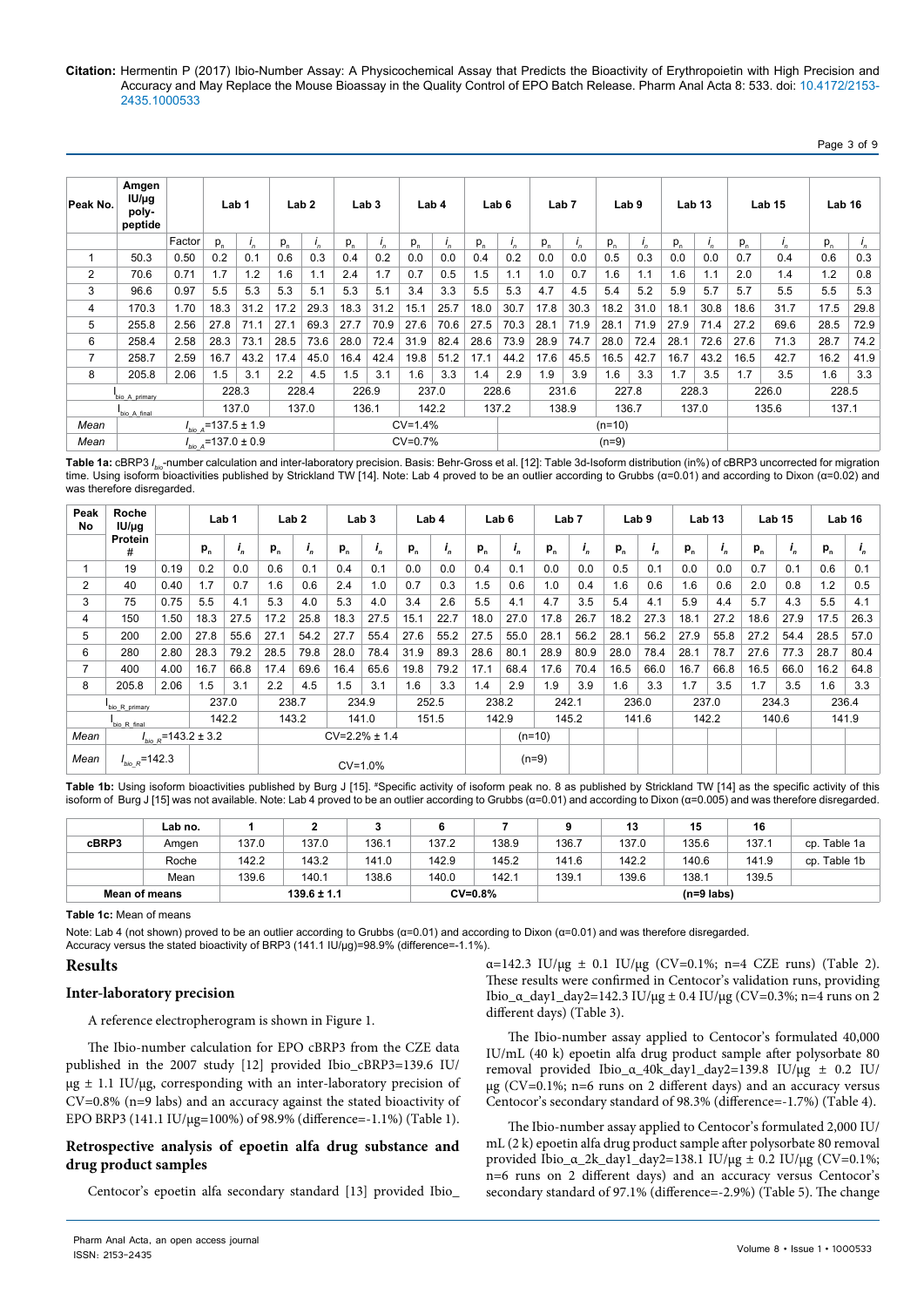

| Peak No.       | Amgen<br>$IU/\mu g$<br>polypeptide |        | Run 1          |      | Run 2 |      |                               | Run 3 | Run 4     |         |
|----------------|------------------------------------|--------|----------------|------|-------|------|-------------------------------|-------|-----------|---------|
|                |                                    | Factor | $P_n$          | ι,   | $P_n$ |      | $p_{n}$                       |       | $P_n$     | $I_{n}$ |
|                | 50.3                               | 0.50   |                |      |       |      |                               |       |           |         |
| 2              | 70.6                               | 0.71   |                |      |       |      |                               |       |           |         |
| 3              | 96.6                               | 0.97   | 2.1            | 2.0  | 2.2   | 2.1  | 2.2                           | 2.1   | 2.1       | 2.0     |
| $\overline{4}$ | 170.3                              | 1.70   | 18.9           | 32.2 | 19.0  | 32.4 | 18.7                          | 31.8  | 18.9      | 32.2    |
| 5              | 255.8                              | 2.56   | 30.5           | 78.0 | 30.6  | 78.3 | 30.3                          | 77.5  | 30.4      | 77.8    |
| 6              | 258.4                              | 2.58   | 30.2           | 78.0 | 30.2  | 78.0 | 30.2                          | 78.0  | 30.2      | 78.0    |
| $\overline{ }$ | 258.7                              | 2.59   | 17.2           | 44.5 | 17.0  | 44.0 | 17.3                          | 44.8  | 17.2      | 44.5    |
| 8              | 205.8                              | 2.06   | 1.3            | 2.7  | 1.2   | 2.5  | 1.3                           | 2.7   | 1.2       | 2.5     |
|                | bio_a_primary                      |        | 237.4          |      | 237.2 |      | 236.9                         |       | 237.0     |         |
|                | bio a final                        |        | 142.5          |      | 142.3 |      | 142.2                         |       | 142.2     |         |
| Mean           | $bio_\alpha$                       |        | 142.3<br>$\pm$ |      | 0.1   |      | <b>CV</b><br>0.1%<br>$\equiv$ |       | $(n = 4)$ |         |

**Table 2:** Epoetin alpha secondary standard, *I bio*-number calculation. Note: CZE data taken from Table 2 of Zhang et al. [13].

|                |                     |        |                          |                          | Day 1  |                          |                          |                          | Day 2                    |         |
|----------------|---------------------|--------|--------------------------|--------------------------|--------|--------------------------|--------------------------|--------------------------|--------------------------|---------|
|                | Amgen               |        |                          |                          |        |                          |                          |                          |                          |         |
| Peak No.       | $IU/\mu g$          |        | Run 1                    |                          |        | Run 2                    | Run 1                    |                          |                          | Run 2   |
|                | polypeptide         |        |                          |                          |        |                          |                          |                          |                          |         |
|                |                     | Factor | $P_n$                    | $i_{n}$                  | $P_n$  | i,                       | $P_n$                    | $i_{n}$                  | $P_n$                    | $i_{n}$ |
| 1              | 50.3                | 0.50   | $\overline{\phantom{a}}$ | $\overline{\phantom{a}}$ | $\sim$ | $\overline{\phantom{0}}$ | $\overline{\phantom{a}}$ | $\overline{\phantom{a}}$ | $\overline{\phantom{a}}$ | ٠       |
| $\overline{2}$ | 70.6                | 0.71   | $\sim$                   | ۰                        |        | $\overline{\phantom{a}}$ | $\overline{\phantom{a}}$ | ۰.                       | ۰                        | ٠       |
| 3              | 96.6                | 0.97   | 2.3                      | 2.2                      | 2.1    | 2.0                      | 2.2                      | 2.1                      | 2.0                      | 1.9     |
| 4              | 170.3               | 1.70   | 19.0                     | 32.4                     | 19.0   | 32.4                     | 18.9                     | 32.2                     | 18.9                     | 32.2    |
| 5              | 255.8               | 2.56   | 30.2                     | 77.3                     | 30.6   | 78.3                     | 30.3                     | 77.5                     | 30.7                     | 78.5    |
| 6              | 258.4               | 2.58   | 29.9                     | 77.3                     | 30.2   | 78.0                     | 30.1                     | 77.8                     | 30.2                     | 78.0    |
| $\overline{7}$ | 258.7               | 2.59   | 17.2                     | 44.5                     | 17.2   | 44.5                     | 17.2                     | 44.5                     | 17.0                     | 44.0    |
| 8              | 205.8               | 2.06   | 1.4                      | 2.9                      | 1.4    | 2.9                      | 1.3                      | 2.7                      | 1.2                      | 2.5     |
|                | bio_a_d1_d2_primary |        |                          | 236.5                    |        | 238.1                    | 236.8                    |                          |                          | 237.1   |
|                | bio a d1 d2 final   |        |                          | 141.9                    |        | 142.8                    |                          | 142.1                    |                          | 142.3   |
| Mean           | bio a d1 d2         |        |                          | $142.3 \pm 0.4$          |        |                          | $CV=0.3%$                |                          | $(n=4)$                  |         |

**Table 3:** Epoetin alfa secondary standard validation runs, Ibio-number calculation **Note:** CZE data taken from Table 3 of Zhang et al. [13].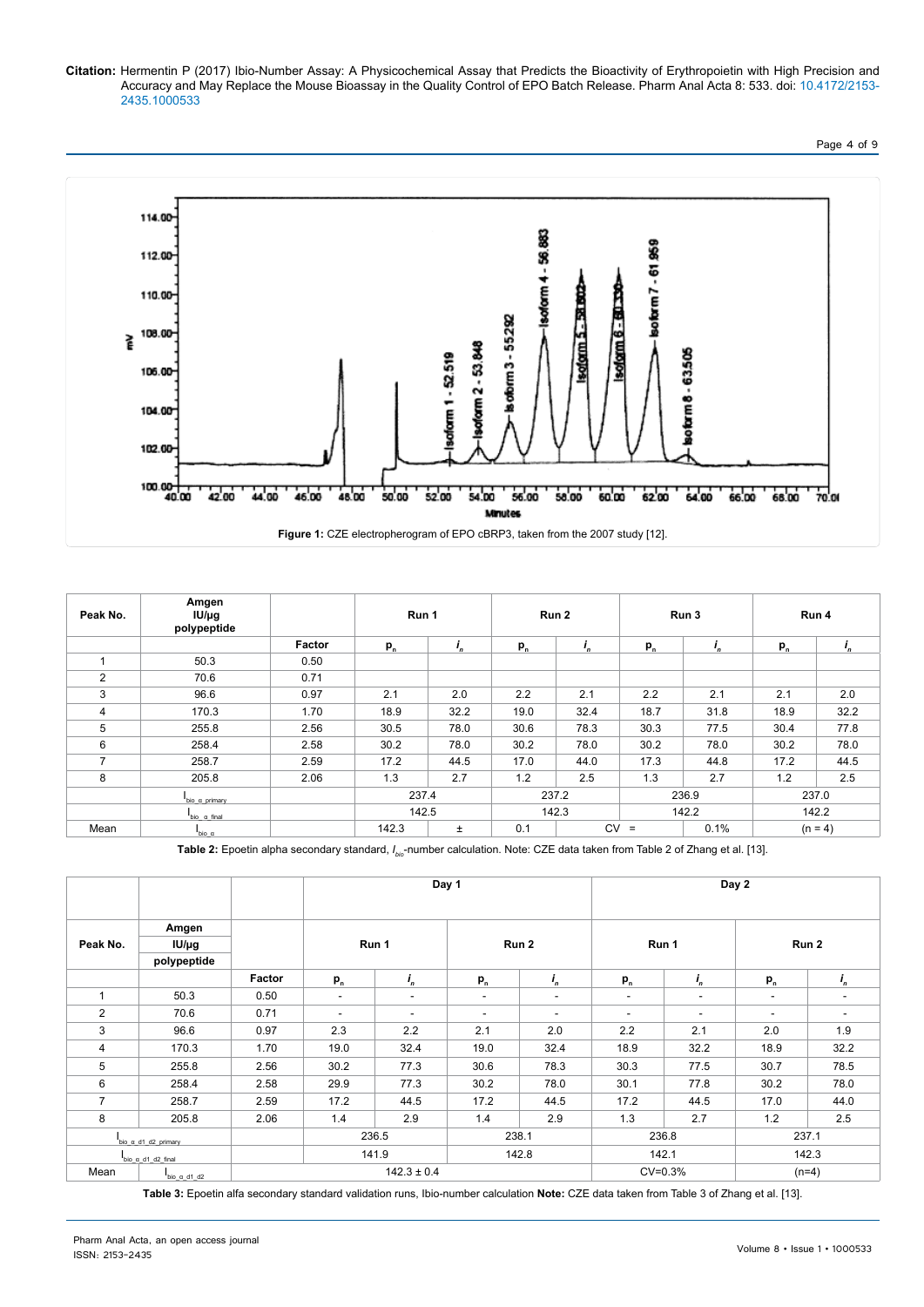Page 5 of 9

in individual isoform peak areas (pn) after polysorbate 80 removal, compared to the secondary standard, is summarized in Table 6 and commented below.

Note: As mentioned in the "Methods", the peak numbering used by Roche [3] was inverse, compared to the peak numbering according to Ph. Eur. [5] respectively the I-number [8] respectively Ibio-number assay [9,10], and the assignment of the isoform bioactivities had to be considered accordingly (Table 7).

## **Retrospective analysis of epoetin beta concentrated solution samples**

Roche's 40 epoetin beta training batches provided a mean Ibionumber of Ibio\_ß\_40tr=133.8 IU/µg (Table 7).

The mean Ibio-number of Roche's 17 epoetin beta validation batches was calculated by the author via Formula 2, yielding Ibio\_ß\_17val=139.9 IU/µg.

|                            | Amgen<br>$IU/\mu g$ |        |                          |                          |                          | Day 1                    |                          |           |         |                          |       | Day 2 |       |         |
|----------------------------|---------------------|--------|--------------------------|--------------------------|--------------------------|--------------------------|--------------------------|-----------|---------|--------------------------|-------|-------|-------|---------|
| Peak No.                   |                     | Factor |                          | Run 1                    |                          | Run 2                    |                          | Run 3     |         | Run 1                    |       | Run 2 |       | Run 3   |
|                            | polypeptide         |        | $P_n$                    | $I_n$                    | $P_n$                    | ',                       | $P_n$                    | ',        | $P_n$   | $I_n$                    | $P_n$ | $I_n$ | $P_n$ | $i_{n}$ |
| 1                          | 50.3                | 0.50   | $\overline{\phantom{a}}$ | $\overline{\phantom{a}}$ | $\overline{\phantom{a}}$ | $\overline{\phantom{a}}$ | $\overline{\phantom{a}}$ | ٠         | ٠       | -                        |       |       |       |         |
| 2                          | 70.6                | 0.71   | $\sim$                   | $\overline{\phantom{a}}$ | $\overline{\phantom{a}}$ | $\overline{\phantom{a}}$ | ٠                        | ۰         | ۰       | $\overline{\phantom{a}}$ |       |       |       |         |
| 3                          | 96.6                | 0.97   | 3.5                      | 3.4                      | 3.5                      | 3.4                      | 3.5                      | 3.4       | 3.2     | 3.1                      | 3.3   | 3.2   | 3.6   | 3.5     |
| 4                          | 170.3               | 1.70   | 20.9                     | 35.6                     | 20.8                     | 35.4                     | 20.8                     | 35.4      | 21.1    | 35.9                     | 20.7  | 35.3  | 20.9  | 35.6    |
| 5                          | 255.8               | 2.56   | 29.8                     | 76.2                     | 29.9                     | 76.5                     | 29.9                     | 76.5      | 30.0    | 76.7                     | 30.0  | 76.7  | 29.9  | 76.5    |
| 6                          | 258.4               | 2.58   | 28.5                     | 73.6                     | 28.5                     | 73.6                     | 28.5                     | 73.6      | 28.6    | 73.9                     | 28.8  | 74.4  | 28.6  | 73.9    |
| 7                          | 258.7               | 2.59   | 15.9                     | 41.1                     | 16.0                     | 41.4                     | 16                       | 41.4      | 15.8    | 40.9                     | 15.9  | 41.1  | 15.8  | 40.9    |
| 8                          | 205.8               | 2.06   | 1.30                     | 2.7                      | 1.3                      | 2.7                      | 1.3                      | 2.7       | 1.3     | 2.7                      | 1.3   | 2.7   | 1.2   | 2.5     |
| bio_ $\alpha$ _40k_primary |                     |        |                          | 232.7                    |                          | 233.0                    |                          | 233.0     | 233.2   |                          | 233.4 |       | 232.8 |         |
|                            | bio α 40k final     |        |                          | 139.6                    |                          | 139.8                    |                          | 139.8     |         | 139.9                    |       | 140.0 |       | 139.7   |
| Mean                       | bio a 40k           |        |                          |                          | $139.8 \pm 0.2$          |                          |                          | $CV=0.1%$ | $(n=6)$ |                          |       |       |       |         |

Table 4: 40 k epoetin alfa drug product, Ibio-number calculation. Note: CZE data taken from Table 3 of Zhang et al. [13]. Epoetin alfa secondary standard: Ibio\_α=142.3 (cp. Table 3). Accuracy versus secondary standard=98.3%; difference=-1.7%

|                  | Amgen                               |                 |                          |                |                          | Day 1                    |       |                          |         |                |       | Day 2   |       |                |
|------------------|-------------------------------------|-----------------|--------------------------|----------------|--------------------------|--------------------------|-------|--------------------------|---------|----------------|-------|---------|-------|----------------|
| Peak No.         | $IU/\mu q$                          | Factor          |                          | Run 1          |                          | Run 2                    |       | Run 3                    |         | Run 1          |       | Run 2   |       | Run 3          |
|                  | polypeptide                         |                 | $P_n$                    | $\mathbf{I}_n$ | $P_{n}$                  | $\mathbf{I}_n$           | $P_n$ | $\mathbf{i}_n$           | $P_{n}$ | $\mathbf{I}_n$ | $P_n$ | $I_{n}$ | $P_n$ | $\mathbf{I}_n$ |
| 1                | 50.3                                | 0.50            | $\overline{\phantom{a}}$ | ٠              | $\overline{\phantom{a}}$ | $\overline{\phantom{a}}$ | ۰     | $\overline{\phantom{a}}$ | ۰       | ۰.             |       |         |       |                |
| $\overline{2}$   | 70.6                                | 0.71            | $\overline{\phantom{a}}$ | ۰              | ٠                        | $\overline{\phantom{a}}$ | ۰     | $\overline{\phantom{a}}$ | ۰       | ۰              |       |         |       |                |
| 3                | 96.6                                | 0.97            | 3.8                      | 3.7            | 3.7                      | 3.6                      | 3.9   | 3.8                      | 3.7     | 3.6            | 3.6   | 3.5     | 3.7   | 3.6            |
| $\overline{4}$   | 170.3                               | 1.70            | 23.8                     | 40.5           | 23.9                     | 40.7                     | 23.8  | 40.5                     | 23.7    | 40.4           | 23.8  | 40.5    | 23.7  | 40.4           |
| 5                | 255.8                               | 2.56            | 31.1                     | 79.6           | 31.2                     | 79.8                     | 31.0  | 79.3                     | 31.1    | 79.6           | 31.4  | 80.3    | 31.1  | 79.6           |
| 6                | 258.4                               | 2.58            | 27.3                     | 70.5           | 27.3                     | 70.5                     | 27.2  | 70.3                     | 27.1    | 70.0           | 27.1  | 70.0    | 27.2  | 70.3           |
| $\overline{7}$   | 258.7                               | 2.59            | 13.2                     | 34.1           | 13.1                     | 33.9                     | 13.1  | 33.9                     | 13.3    | 34.4           | 13.1  | 33.9    | 13.3  | 34.4           |
| 8                | 205.8                               | 2.06            | 0.9                      | 1.9            | 0.9                      | 1.9                      | 0.9   | 1.9                      | 1.1     | 2.3            | 1.1   | 2.3     | 1.0   | 2.1            |
| bio_a_2k_primary |                                     |                 |                          | 230.3          | 230.4                    |                          | 229.6 |                          | 230.2   |                | 230.5 |         | 230.2 |                |
|                  | $\frac{1}{\text{bio}_a 2k}$ final   |                 |                          | 138.2          |                          | 138.2                    |       | 137.8                    |         | 138.1          |       | 138.3   |       | 138.1          |
| Mean             | $\frac{1}{\text{bio}_2 \alpha_2}$ k | $138.1 \pm 0.2$ |                          |                |                          | $CV=0.1%$                |       | $(n=6)$                  |         |                |       |         |       |                |

**Table 5:** 2 k epoetin alfa drug product, I<sub>bio</sub>-number calculation. Note: CZE data taken from Table 3 of Zhang et al. [13].. Epoetin alfa secondary standard: I<sub>bio\_a</sub>=142.3 (cp. Table 3). Accuracy versus secondary standard=97.1%; difference=- 2.9%

|                | Secondary standard |              | 40k epoetin     |                          | 2k epoetin               |
|----------------|--------------------|--------------|-----------------|--------------------------|--------------------------|
| Peak No.       | Mean               | Mean         | $P_{.}\%$       | Mean                     | $P_{n}\%$                |
|                | day 1, day 2       | day 1, day 2 | versus standard | day 1, day 2             | versus standard          |
|                | $P_n$              | $P_n$        |                 | $P_{n}$                  |                          |
|                | ۰                  | ۰            |                 | $\overline{\phantom{a}}$ | $\overline{\phantom{a}}$ |
| 2              |                    |              |                 |                          |                          |
| 3              | 2.15               | 3.43         | 160             | 3.73                     | 174                      |
| $\overline{4}$ | 18.95              | 20.87        | 110             | 23.78                    | 126                      |
| 5              | 30.45              | 29.92        | 98              | 31.15                    | 102                      |
| 6              | 30.10              | 28.58        | 95              | 27.20                    | 90                       |
|                | 17.15              | 15.90        | 93              | 13.18                    | 77                       |
| 8              | 1.33               | 1.28         | 97              | 0.98                     | 74                       |

 **Table 6:** Epoetin alfa, change of individual peak areas of sample versus secondary standard (re-evaluation of the CZE data of Table 3 of Zhang et al. [13]).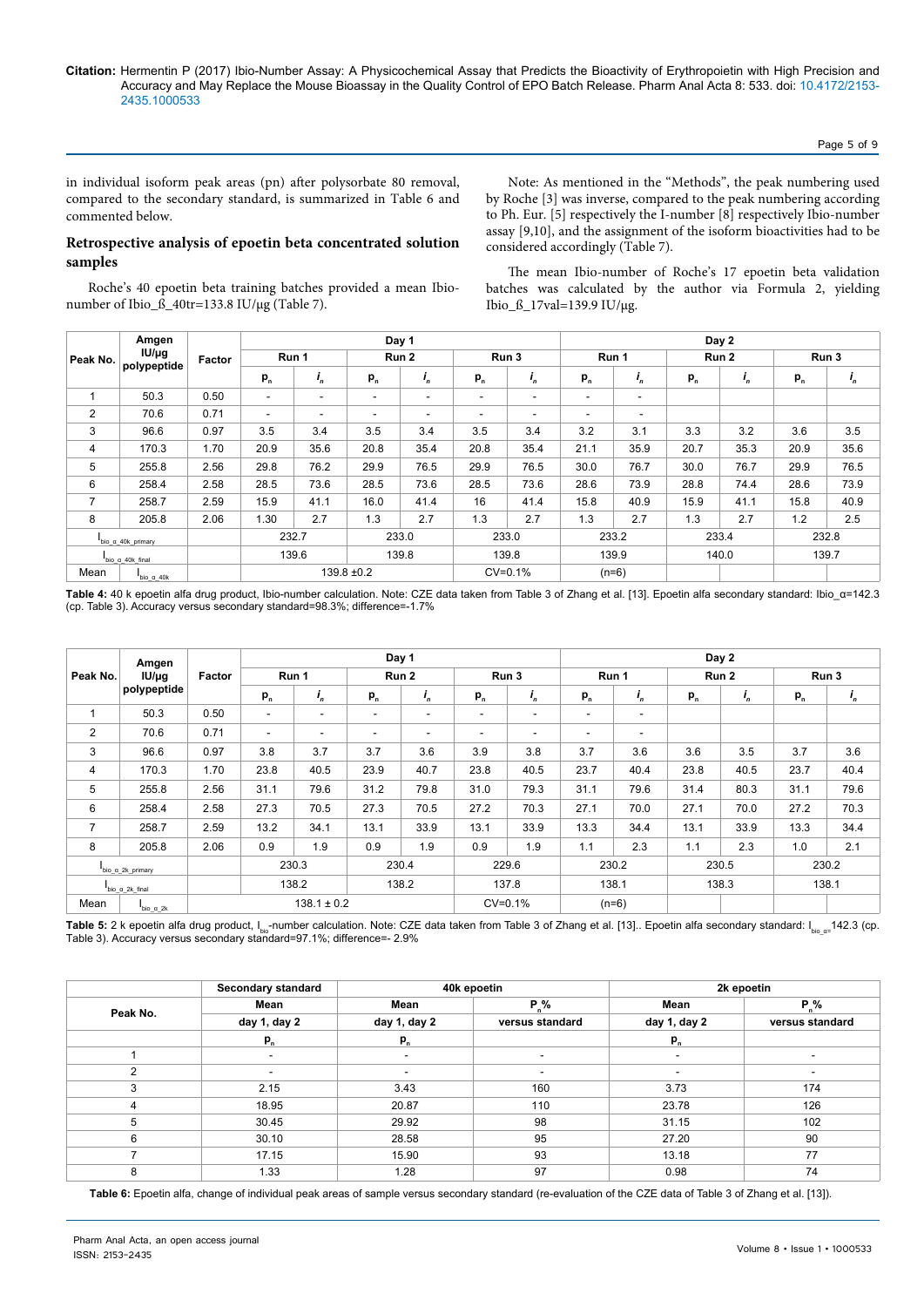|                | Roche<br>$IUI/\mu g$ |        |       |       |                           |                                  |
|----------------|----------------------|--------|-------|-------|---------------------------|----------------------------------|
| Peak No.       |                      | Factor | $P_n$ | $I_n$ | Peak designation<br>Roche | <b>Number of sialic</b><br>acids |
|                | protein              |        |       |       |                           |                                  |
| 4              | 19                   | 0.19   | 1.60  | 0.3   | $IF_8$                    | 8                                |
| 2              | 40                   | 0.40   | 4.63  | 1.9   | $IF_7$                    | 9                                |
| 3              | 75                   | 0.75   | 9.06  | 6.8   | $IF_6$                    | 10                               |
| $\overline{4}$ | 150                  | 1.50   | 15.25 | 22.9  | $IF_5$                    | 11                               |
| 5              | 200                  | 2.00   | 24.89 | 49.8  | $IF_4$                    | 12                               |
| 6              | 280                  | 2.80   | 26.48 | 74.1  | $IF_3$                    | 13                               |
| 7              | 400                  | 4.00   | 15.77 | 63.1  | $IF_2$                    | 14                               |
| 8              | #) 205.8             | 2.06   | 2.03  | 4.2   | $IF_1$                    | $\overline{\phantom{a}}$         |
|                | bio_ß_40tr_primary   |        | 223.0 |       |                           |                                  |
|                | bio_ß_40tr_final     |        | 133.8 |       |                           |                                  |

**Table 7:** 40 Epoetin beta training batches, /<sub>bio</sub>-number calculation. Note: CZE data taken from Table 2 of Zimmermann et al. [3]. #) Specific activity of isoform peak no. 8 as published by Strickland TW [14] as the specific activity of this isoform of Burg J [15] was not available.

# **Retrospective analysis of an epoetin alfa/epoetin beta 1:1 mixture**

Centocor's epoetin alfa secondary standard and Roche's mean of the 40 epoetin beta training batches, when theoretically mixed 1:1, yielded a mean Ibio-number of Ibio\_α/ß\_40tr=138.0 IU/µg (Table 8).

The accuracy of Ibio\_α/ß\_40tr against Ibio\_cBRP3 (=100%) and the stated bioactivity of BRP3 (=100%) were 98.9% and 97.8%, respectively, revealing differences of -1.1% and -2.2%, respectively (Table 8).

Centocor's epoetin alfa secondary standard and Roche's mean of the 17 epoetin beta validation batches, when theoretically mixed 1:1, yielded a mean Ibio-number of Ibio\_α/ß\_17val=141.1 IU/µg (Table 9).

The accuracy of Ibio\_α/ß\_17val against Ibio\_cBRP3 (=100%) and the stated bioactivity of BRP3 (=100%) were 101.1% and 100.0%, respectively, revealing differences of +1.1% and 0.0%, respectively (Table 9).

## **Discussion**

The reduction, refinement or replacement (3Rs) of bioassays is "a common goal of animal welfare societies, health authorities and pharmaceutical manufacturers" [3]. In this regard, efforts to replace the EPO bioassay in normocythaemic and polycythaemic mice has resulted in the I-number assay [8-10] using integers corresponding with the peak number in CZE on the one hand side, respectively the "Ibio"-number assay which was already earlier described [9,10], however not termed as such, using the bioactivity of the isoforms for "Ibio"-number calculation as presented herein, on the other hand side. A third approach has been introduced by Roche to replace the normocythaemic mouse bioassay of epoetin beta batch release [3] that likewise uses the CZE data gained from the epoetin beta samples, however takes only 5 epoetin beta isoforms into consideration instead of taking all 8 isoforms (where applicable) as demanded by Ph. Eur. [5] and the I-number respectively Ibio-number assay [8-10], and instead adds a term that reflects the degree of sialylation. This study from Roche has "shown that the biological activity of erythropoietin can be precisely measured by CZE under the precondition that the variance of its glycosylation does not exceed defined limits" [3]. Hence, the Roche assay has in the meanwhile been accepted by the European authorities for epoetin beta drug substance batch release [11].

The data summarized herein aim at proving that the Ibionumber assay is likewise suitable to calculate the biological activity of erythropoietin and, hence, may likewise be suitable to replace the mouse bioassay of EPO drug substance batch release.

## **Retrospective analysis of cBRP3**

The data summarized herein may be regarded as a retrospective analysis by the author of CZE data of a collaborative study [12], dealing with EPO cBRP3, with respect to "inter-laboratory precision" (same material, different labs) and "accuracy"–comparison with the stated bioactivity of EPO BRP3 (=100%) as the "true" bioactivity value.

The fact that the final Ibio-number calculation for EPO cBRP3 was averaged ("mean of means") based on the isoform bioactivities communicated by Amgen [14] as well as by Roche [15] is rationalized by the fact that cBRP3 was in fact a 1:1 mixture of epoetin alfa (from Amgen) and epoetin beta (from Roche) [12]. In this regard, it needs to be emphasized that the isoform bioactivities published by Amgen for epoetin alfa respectively Roche for epoetin beta were expressed in "units/mg erythropoietin polypetide" [14] respectively "IU/mg protein" [15]. Hence, the primary Ibio-numbers calculated therefrom had to be "multiplied by the factor 0.60 polypetide/mg erythropoietin glycoprotein to give specific activities expressed as units/mg erythropoietin glycoprotein" [14] respectively the final Ibio-numbers.

As can be seen from Table 1, the Ibio-number assay, applied to the 2007 collaborative study [12], yielded a bioactivity of Ibio\_cBRP3=139.6 IU/µg, with an inter-laboratory precision of CV=0.8% (n=9 labs; outlier lab 4 excluded–see footnotes to Table 1), and an accuracy (against the stated potency of BRP3) of 98.9% (difference=-1.1%) (Table 1).

This precise set of data primarily relies on the precision and accuracy of CZE. But exactly for that reason, the precision of the Ibionumber determination of EPO cBRP3 (respectively EPO samples) simultaneously reflects the bioactivity of the samples in CZE in a likewise precise manner, which was likewise apparent from the hypothetical epoetin alfa/beta 1:1 mixtures, which is further discussed below.

The accordance of Ibio\_cBRP3 (139.6 IU/µg) with the stated bioactivity of EPO BRP3 (141.1 IU/µg) may be taken as a proof of principle that the Ibio-number of an EPO sample reflects the potency of the sample, which was further supported by the epoetin alfa/beta 1:1 mixtures presented below.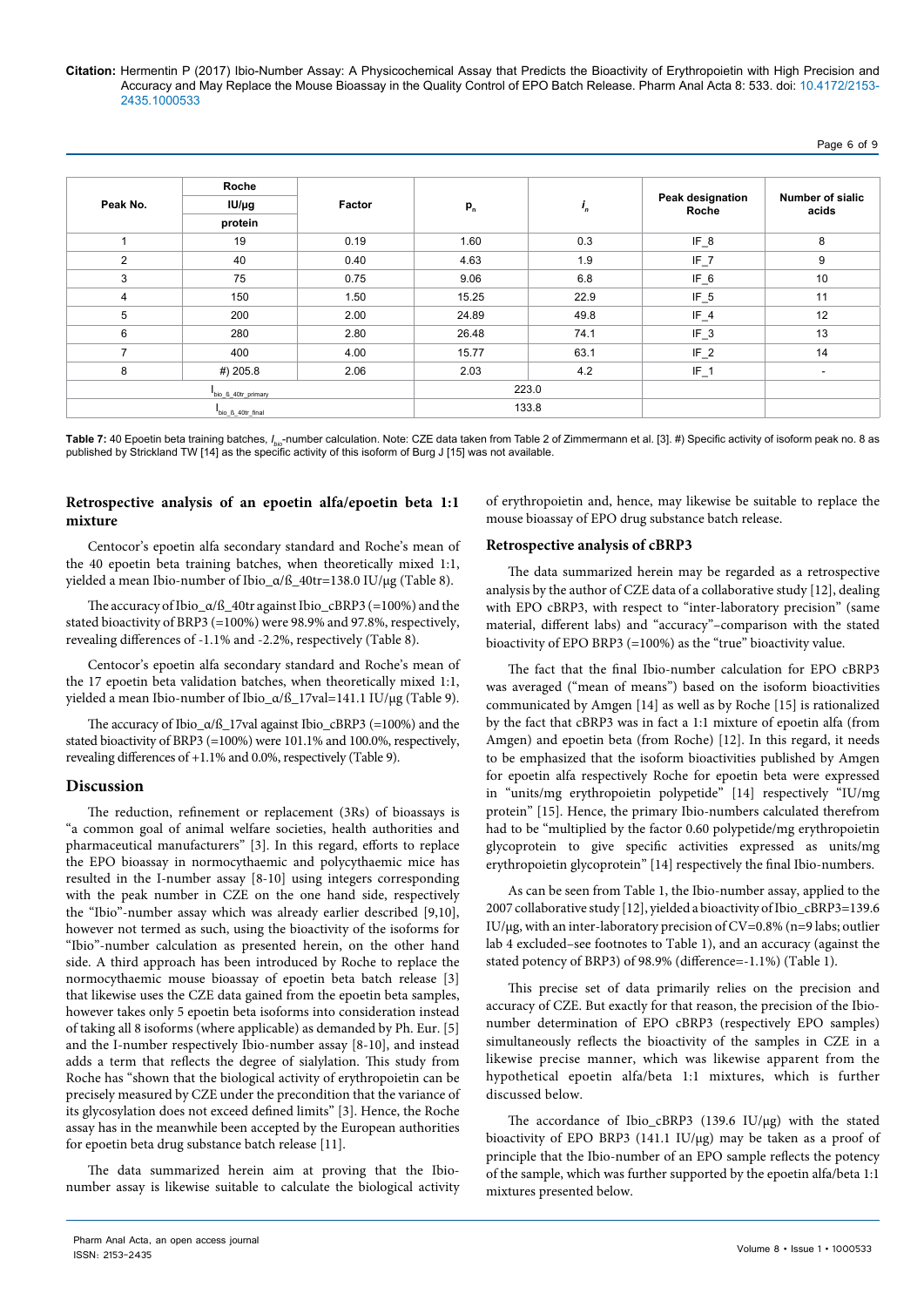Page 7 of 9

| <b>Material</b>                                        | $Ibio$ -number [IU/µg]    |       | Data<br>from |                                                         |                          |                                             |                          |
|--------------------------------------------------------|---------------------------|-------|--------------|---------------------------------------------------------|--------------------------|---------------------------------------------|--------------------------|
| Epoetin alfa secondary standard<br>(Centocor)          | $\frac{1}{\text{bio\_a}}$ | 142.3 | Table $2 $   | ۰                                                       | $\overline{\phantom{a}}$ | $\overline{\phantom{a}}$                    | $\overline{\phantom{a}}$ |
| Epoetin beta, mean of 40 'training<br>batches' (Roche) | bio_ß_40tr                | 133.8 | Table 7      | ۰                                                       | $\overline{\phantom{a}}$ | ٠                                           | $\overline{\phantom{a}}$ |
| Epoetin $\alpha$ /ß 40tr                               |                           |       |              | Accuracy<br>against<br>bio cBRP3                        | 98.9%                    | Difference to $I_{bio\_cBRP3}$              | $-1.1%$                  |
| $(1:1$ mixture)                                        | bio a/ß 40tr              | 138.0 |              | Accuracy<br>against<br>stated<br>bioactivity of<br>BRP3 | 97.8%                    | Difference to stated<br>bioactivity of BRP3 | $-2.2%$                  |
| cBRP3, ref [14]                                        |                           | 139.6 | Table 1      | $\overline{\phantom{a}}$                                | $\overline{\phantom{a}}$ | $\overline{\phantom{a}}$                    | $\overline{\phantom{a}}$ |
| $(n=9$ labs)                                           | bio cBRP3                 |       |              |                                                         |                          |                                             |                          |
| BRP3, stated bioactivity [IU/µg]                       |                           | 141.1 |              | -                                                       | $\overline{\phantom{a}}$ |                                             |                          |

Table 8: Epoetin alfa/beta\_40tr 1:1 mixture, I<sub>bio-</sub>number calculation, accuracy determination.

| <b>Material</b>                                          |                               | $Ibio$ -number [IU/µg] | Data<br>from             |                                                         |        |                                      |                          |
|----------------------------------------------------------|-------------------------------|------------------------|--------------------------|---------------------------------------------------------|--------|--------------------------------------|--------------------------|
| Epoetin alfa secondary standard<br>(Centocor)            | $I_{bio_\alpha}$              | 142.3                  | Table 2                  | $\overline{\phantom{a}}$                                |        |                                      | $\overline{\phantom{a}}$ |
| Epoetin beta, mean of 17 'validation<br>batches' (Roche) | $Ibio_8_17val$                | 139.9                  | $\overline{\phantom{0}}$ |                                                         | ۰      | $\overline{\phantom{a}}$             | $\overline{\phantom{a}}$ |
| Epoetin $\alpha$ / $\beta$ 17 val                        |                               |                        |                          | Accuracy<br>against<br>$I_{bio\_CBRP3}$                 | 101.1% | Difference to I <sub>bio_cBRP3</sub> | 1.1%                     |
| $(1:1$ mixture)                                          | $bio_\alpha$ / $\beta$ _17val | 141.1                  | $\overline{\phantom{a}}$ | Accuracy<br>against<br>stated<br>bioactivity<br>of BRP3 | 100.0% | Difference to stated<br>bioactivity  | 0.0%                     |
| cBRP3 [14]                                               |                               | 139.6                  | Table 1                  | $\overline{\phantom{a}}$                                |        |                                      |                          |
| $(n=9$ labs)                                             | bio cBRP3                     |                        |                          |                                                         |        |                                      |                          |
| BRP3, stated bioactivity [IU/µg]                         | $\overline{\phantom{a}}$      | 141.1                  | $\overline{\phantom{a}}$ | $\overline{\phantom{a}}$                                |        |                                      | ۰                        |

Table 9: Epoetin alfa/beta\_17val 1:1 mixture, I<sub>bio</sub>-number calculation, accuracy determination.

## **Retrospective analysis of epoetin alfa drug substance and drug product samples**

An attempt to compare the calculated bioactivity of Centocor's secondary standard (142.3 IU/µg; Table 2) with the bioactivity given by Centocor [13] was deliberately omitted as Centocor's epoetin alfa secondary standard has been calibrated against EPO BRP1, the stated bioactivity of which has been questioned by the author elsewhere [18].

The Ibio-number of Centocor's epoetin alfa secondary standard was retrospectively calculated by the author from the CZE data of the four validation runs published in the Centocor study [13], which yielded a mean bioactivity of Ibio\_α=142.3 IU/μg  $±$  0.1 IU/μg (Table 2).

Two sets of experiments were performed by Centocor [13] on two different days, with three CZE runs per sample and per day, each, in order to prove in a kind of limited validation (determination of "repeatability" and "intermediate precision") that their formulated epoetin alfa drug product (40 k and 2 k) samples could be satisfactorily measured in CZE after polysorbate 80 removal and desalting. No "accuracy" determination was performed by Centocor with their epoetin alfa drug product samples after polysorbate 80 removal, and this "accuracy" determination was evaluated and supplemented herein, using the Ibio-number assay.

The Ibio-number assay applied to Centocor's epoetin alfa secondary standard, which was run in duplicate injection, each day, provided the practically identical mean bioactivity of Ibio\_α\_day1\_day2=142.3 IU/

µg as before, however with a slightly inferior intermediate precision, CV=0.3% (n=4 runs on two different days) (Table 3).

The formulated 40 k epoetin alfa drug product sample after polysorbate 80 removal provided a bioactivity of Ibio\_α\_40 k\_day1\_ day2=139.8 IU/ $\mu$ g ± 0.2 IU/ $\mu$ g (Table 4) (CV=0.1%; n=6 runs on two different days) and an accuracy versus Centocor's secondary standard of 98.3%, respectively a difference of -1.7%, which rendered the 40 k sample "comparable" to the secondary standard ("comparable" at differences of 1.5–3.0 IU/µg [18]).

The formulated 2 k epoetin alfa drug product sample after polysorbate 80 removal yielded a bioactivity of Ibio\_α\_2k=138.1 IU/ $\mu$ g ± 0.2 IU/ $\mu$ g (Table 5) (CV=0.1%; n=6 runs on two different days) and an accuracy versus Centocor's secondary standard of 97.1% (difference=-2.9%), which rendered the 2 k sample borderline "comparable" to the secondary standard.

The slight decrease in the Ibio-number observed for the 40 k sample (-1.7% Table 4) and the 2 k sample (-2.9%, Table 5), was caused by a change in the isoform composition observed after polysorbate 80 removal, which was, however, not obvious just like that from the Centocor paper [13], which focused on the precision of the isoform peaks of the 40 k and the 2 k samples after polysorbate 80 removal.  $\tilde{C}$  Precision ranged from 0.0% to 6.5%. The relative area of each isoform for 2 k IU/mL F-EPO and 40 k IU/mL F-EPO differed from the epoetin alfa secondary standard by 0.7% or less, and were considered to be equivalent to that of the epoetin alfa standard" [13]). Centocor did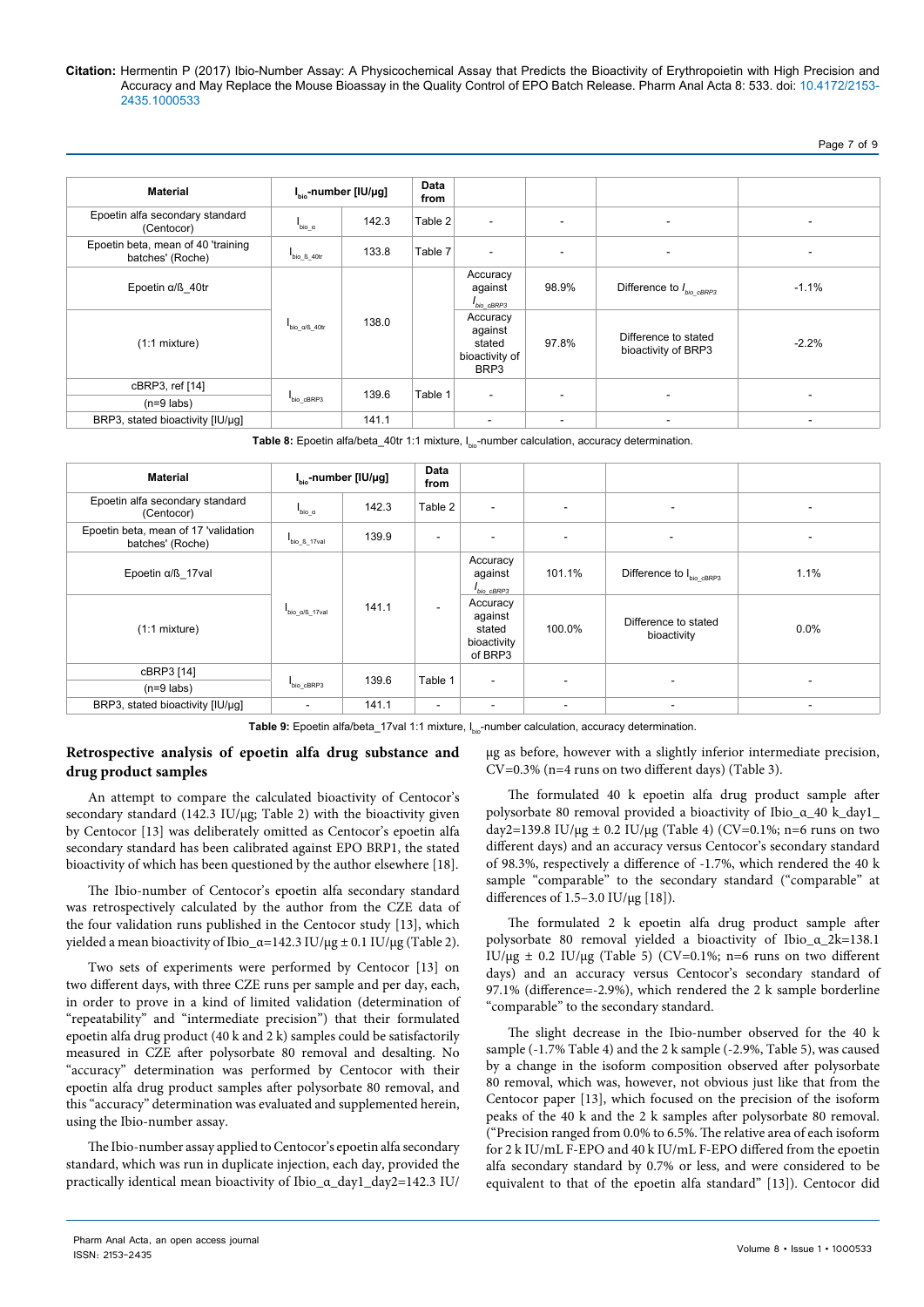Page 8 of 9

not comment on the change of individual peak areas of sample versus secondary standard. Thus, the isoform percentage shares of isoforms 3 and 4 were significantly higher, whereas those of isoforms 6 and 7 were lower after polysorbate 80 removals, compared with the isoform percentage shares of the secondary standard, which was particularly apparent from the 2 k drug product sample (Table 6).

Thus, isoform 3 increased from 2.15% (secondary standard: mean of n=4 runs on two different days) to 3.73% (2k drug product sample, n=6 runs on two different days), equivalent to a 1.7-fold increase. And isoform 7 decreased from 17.15% (secondary standard: mean of n=4 runs on two different days) to 13.18% (2 k drug product sample, n=6 runs on two different days), equivalent to a decrease of 23% (Table 6). However, the specification of the EPO monograph 1316 [5] (isoform 3: 1-20%, isoform 7: 5-25%) was in each case still fully met.

Noteworthy, epoetin alfa samples are devoid of isoforms 1 and 2, as a result of the epoetin alfa downstream processing, which is well known [19,20]. Thus, Amgen EPO [19] as well as Eprex from Janssen-Ortho and the biosimilar Binocrit from Sandoz, which also are epoetin alfa, are devoid of isoforms 1 and 2, and the same holds true for the biosimilar Retacrit from Norbitec/Hospira (epoetin zeta) [20]. This lack in the Centocor sample of isoforms 1 and 2 (which have the lowest isoform bioactivities compared to the other isoforms of the epoetin alfa sample [14] respectively epoetin beta sample [15] may explain why– apart from differences in the carbohydrate moiety–the Ibio-number of the epoetin alfa sample exhibited a higher Ibio-number (Ibio\_α=142.3 IU/ $\mu$ g) (Table 2) than the artificial mixture of the 40 epoetin beta training batches (Ibio\_ß\_40tr=133.8 IU/µg) (Table 7).

An attempt to compare the calculated bioactivities with the bioactivities given by Centocor (2 k sample: 16.8 µg/mL; 40 k sample: 336.0 µg/mL) [13] was deliberately omitted as Centocor's epoetin alfa secondary standard (from which the 2 k and 40 k samples were prepared) has been calibrated against EPO BRP1, the stated bioactivity of which has been questioned by the author [18].

## **Epoetin beta concentrated solution samples**

Roche communicated the mean BNM of the 40 epoetin beta training batches (BNM40tr=196 IU/µg) [3], whereas the mean BNM of the 17 validation batches (BNM17val=205.0 IU/µg) had to be calculated by the author from the individual BNMs of the 17 validation batches given by Roche [3]. And whereas the mean percentages of Roche's epoetin beta isoforms separated in CZE were again provided for the 40 training batches [3], thus allowing to calculate the corresponding mean bioactivity via the Ibio-number assay (Table 7), the CZE data of the 17 epoetin beta validation batches were not communicated by Roche, and therefore the Ibio\_ß\_17val–number was calculated by the author according to Formula 2, yielding 139.9 IU/µg.

This calculation may be questioned as it was unclear whether the 17 validation batches had been measured by Roche against EPO BRP2 or EPO BRP3 [3]. This is important to know insofar as it has been suggested by the author that the potency of BRP2 has been stated about 10% too low, whereas the potency of BRP3 was without any doubt [18].

Noteworthy, the mean biological activity determined in normocythaemic mice (BNM) of Roche's 40 epoetin beta training batches was communicated as 196 IU/µg [3]. Although not explicitly mentioned by Roche, this value must be read as 196 "IU/µg protein", concluded by the author from reference [15], and must therefore be multiplied by 0.60 in order to get "IU/µg EPO" glycoprotein, reflecting "the protein content of the erythropoietin glycoprotein (about 60% by weight)" [14] respectively 59% [3].

Quite confusing for the author was, however, the fact that the Ibio\_ $\beta$ \_40tr=133.8 IU/µg value =100% (Table 7) differed from the mean bioactivity given by Zimmermann et al. [3] (196 IU/µg; annotation: "µg protein") respectively 117.6 "IU/µg active substance" (as calculated by the author, considering the ~60% protein share of the EPO molecule) by -12.1%. Such high difference could be attributable to the fact that batches with borderline isoform distribution had been included in these 40 epoetin beta training batches in order to completely cover the target range of specific activities given by Ph. Eur. ("potency of not less than 100 000 IU/mg of active substance"; "the estimated potency is not less than 80 per cent and not more than 125% of the stated potency" [5]). Indeed, the potency ranges of their epoetin beta training batches were reported by Roche [3] in the range of  $138$  "IU/ $\mu$ g" (annotation: protein) to 229 "IU/µg" (annotation: protein), with a mean biological activity of 196 "IU/ $\mu$ g" (annotation: protein), which (after multiplication by 0.60 by the author) provided a range of 82.8 "IU/µg EPO" to 137.4 "IU/ µg EPO", with a mean biological activity of 117.6 "IU/µg EPO", thus covering the Ph. Eur. target range, as desired. Such high difference of -12.1% between the Ibio-number calculated by the author (=100%) and the mean BNM given by Roche may, however, and more likely, be attributable to the fact that the 40 epoetin beta training batches have been calibrated against EPO BRP2 [3], the stated potency of which has been stated about 10% too low [18].

In their first German paper [3] (part 1), Zimmermann et al. stated that they didn't succeed in calculating the bioactivity of their EPO samples via simple addition of the isoforms, referring to an internal report. This initial failure may have been attributable to calibration against BRP1 and/or BRP2, the stated potencies of which have been questioned [18]. In their main paper, however, Zimmermann et al. [3] admitted that "in spite of different published findings [ref], no influence of the N-glycan structures, namely antennarity and repeats, could be seen" [3], which has shown "that the biological activity of erythropoietin can be precisely measured by CZE under the precondition that the variance of its glycosylation does not exceed defined limits" [3], thus confirming the basis of the Ibio-number approach [9,10]. Perhaps this later statement is based on calibration against EPO BRP3, the stated potency of which was without any doubt [18].

## **Retrospective analysis of an epoetin alfa/epoetin beta 1:1 mixture**

Considering the inconsistencies revealed for Centocor's epoetin alfa secondary standard (due to its calibration against EPO BRP1) respectively for Roche's mean of the 40 epoetin beta training batches (due to their calibration against EPO BRP2), it is amazing that the bioactivity of the epoetin alfa/beta\_40tr 1:1 mixture calculated via the Ibio-number assay (138.0 IU/µg) fitted pretty well with Ibio\_cBRP3=139.6 IU/µg, exhibiting a difference of -1.1% (Table 8), which rendered the bioactivity of these two samples analytically "indistinguishable" ("indistinguishable" at differences of <1.5% [18]). Ibio\_α/ß\_40tr=138.0 IU/µg fitted likewise well with the stated bioactivity of BRP3 (141.1 IU/µg), providing an accuracy of 97.8% respectively a difference of -2.2% (Table 8), which rendered the two bioactivities "comparable" ("comparable at differences of 1.5-3.0% [18]).

Likewise, the bioactivity of the epoetin alfa/beta\_17val 1:1 mixture calculated by the author (141.1 IU/ $\mu$ g) was in accordance with Ibio\_ cBRP3=139.6 IU/µg (accuracy=101.1%; difference=+1.1% (Table 9), rendering these two samples analytically "indistinguishable" (difference <1.5% [18]). And the calculated Ibio\_α/ß\_17val value fitted incredibly well with the sated bioactivity of BRP3, providing an accuracy of 100.0% (Table 9).